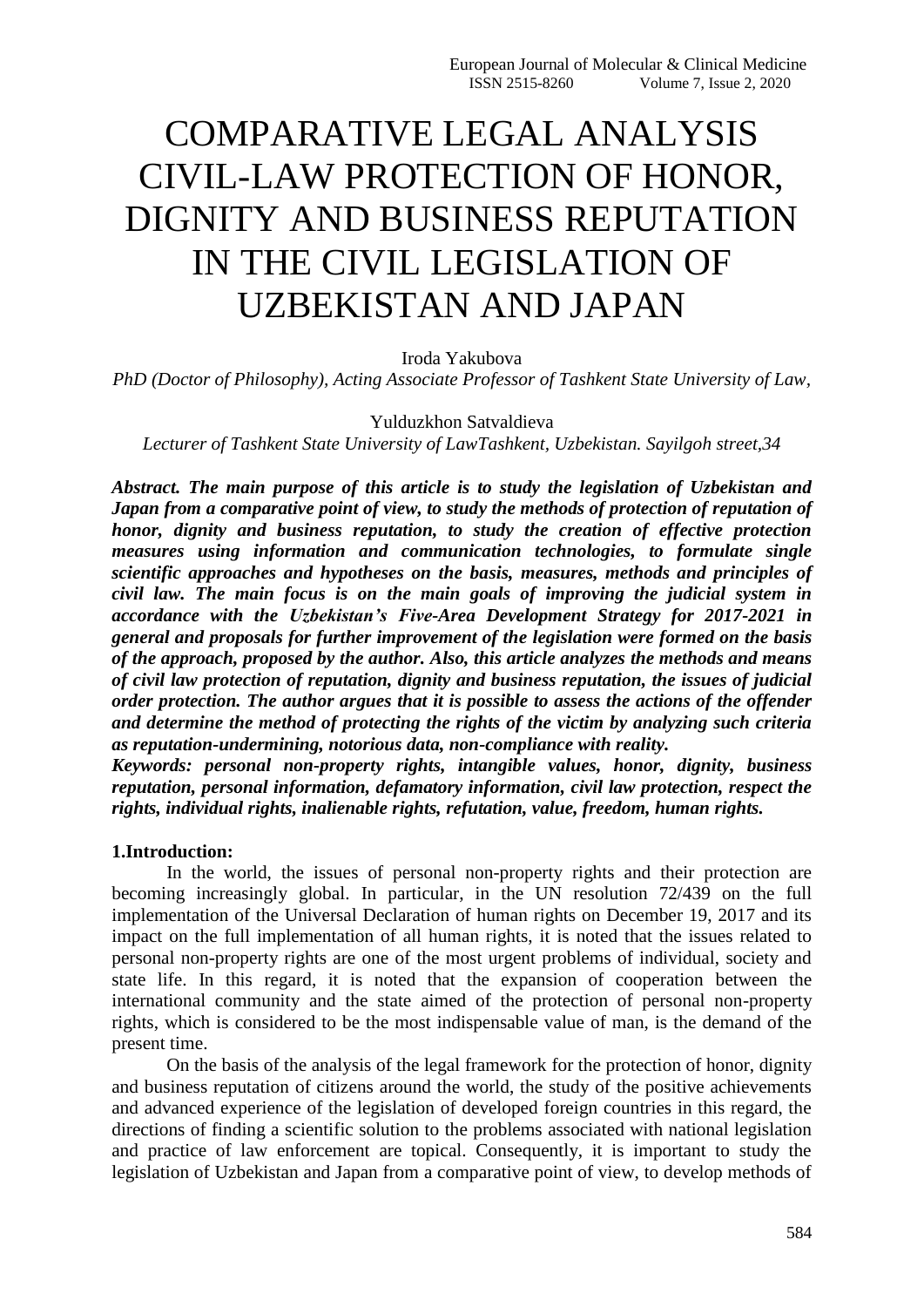protection of individual types of non-property rights, to create effective protection measures using information and communication technologies, to formulate hypotheses, and to develop scientific views and hypotheses on the civil-legal basis, measures, methods of protection of honor, dignity and business reputation.

Objectives of the study: development of a definition that reveals its essence on the basis of comparative analysis of the concepts, essence and signs of personal non-property rights in the legislation of Uzbekistan and Japan; to give a description to civil-legal protection of honor, dignity and reputation of workers as types of personal non-property rights; development of recommendations on improvement of civil-legal protection of honor and dignity and reputation of workers; development of measures to eliminate existing shortcomings on the basis of studying the problems of civil and legal protection of honor and dignity and reputation of workers.

From the point of view of principles common to all mankind Constitution of Republic of Uzbekistan includes norms which aimed to protect honor and dignity and adherence to human rights and principles.

In particular, the constitution of Uzbekistan refers norms, Democracy in the Republic of Uzbekistan shall be based on the principles common to all mankind according to which the ultimate value is a human being, his life, freedom, honor, dignity and other inalienable rights, Democratic rights and freedoms shall be protected by the Constitution and laws article 13,

*Everyone shall be entitled to protection against encroachments on his honor, dignity, interference in his private life, inviolability of his home.*

No one shall have the right to enter a home, carry out a search or an examination, violate the privacy of correspondence and telephone conversations except for case and procedure prescribed by law (article 27), Citizens shall be obliged to observe the Constitution and laws, and to respect the rights, freedoms, honor and dignity of others (article 48). Therefore, the protection of honor and dignity in accordance with the Constitution entrusted to the state. State considers its main purpose to ensure the protection of honour and dignity of human. State regulation of social relations based on the principles of democracy, rule of law. It appears the protection of honor and dignity.

At the same time, unless honor and dignity are not recognized and protected in the society, in this society there will not be fairness, honesty, legality, and stability and appears the problem of implementation of main functions of state.

#### **METHOD AND MATERIALS:**

The study of civil law protection of the personal non-property rights was conducted using comparative legal, historical and system-structural. Thus, the historical approach was used to cover the historical aspects of the emergence and formation of personal rights in foreign countries, such as Japan and in Uzbekistan. Comparison of the experience of international states and Uzbekistan regarding the civil law protection of the personal nonproperty rights was carried out using the comparative legal method. An analysis of the latest scientific publications devoted to the study of personal rights, generalization and presentation of the results of the study allowed system structural method.

# **The role and meanings of the personal non-property rights in the legislation of Uzbekistan and Japan**

The consolidation of norms on protection of honor and dignity of the person as well as the implementation and following them by governmental and non-governmental agencies without exclusions prevents the unpleasant events in the society (Rakhmankulov, 2009).

According to Kavai Takashi, the law of Understanding that defines the content of a person's specific interests of human rights. The human person, freedom, dignity (JCC, Article 710), the life and health (Article JCC 711) as well as personal interests are protected by the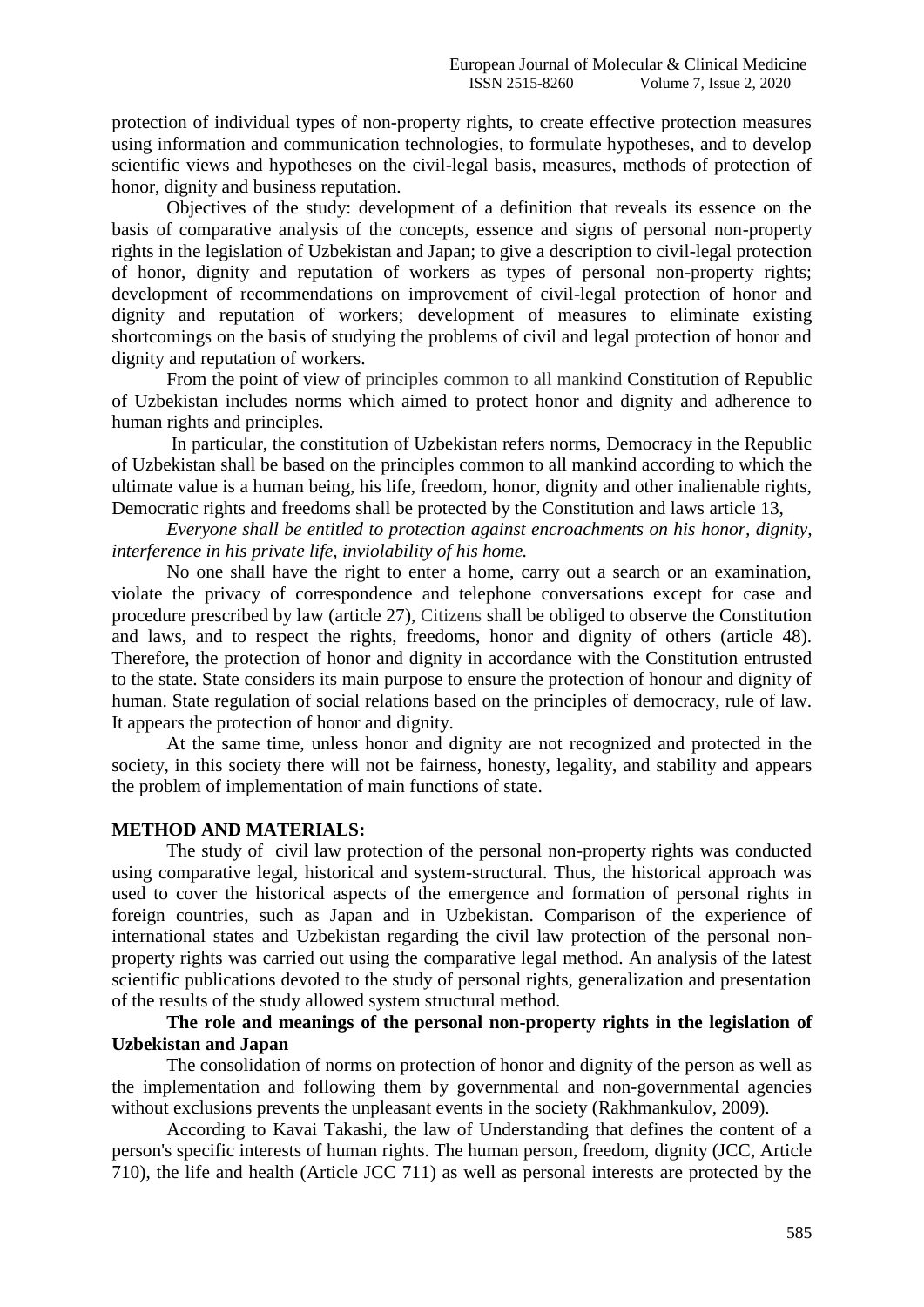Civil Code, in addition, be committed to the civil law, the name, image, keep rights and personal rights are recognized (Kavai Takashi, 2008). Individual rights to life, health, dignity and the rights to the image, that is, the person is not possible to separate the interests of the public life the rights (Mori Izumi Akira, 2008). According to Japanese scientist Kato, a person's life, health, honor, dignity, name, inviolability of private life, personal secrets, the right to image, and the person may alienate the rights of human rights are closely linked with the person (Kato).

According to the civil code of Uzbekistan article 100 A citizen has the right to demand in court the refutation of communications defaming his honor, dignity, or business reputation, unless the person who disseminated such communications proves that they correspond to reality. Upon demand of interested persons, the protection of honor and dignity of a citizen is allowed even after his death. If communications defaming his honor, dignity, or business reputation are disseminated in media of mass information, they must be refuted in the same media of mass information. If these communications are contained in a document coming from an organization, such document is subject to retraction or recall.

The procedure for refutation in other cases shall be established by the other court. A citizen, with respect to whom media of mass information have published communications defaming his rights or interests protected by a Law, shall have the right to publish his answer in the same media of mass information. If a decision of a court is not performed, the court shall have the right to impose on the violator a fine recovered in the amount and in the manner provided by legislation. The payment of the fine shall be free the violator of the obligation to take the action provided by the decision of the court. A citizen, with respect to whom communications are disseminated defaming his honor, dignity, or business reputation, shall have the right, along with the refutation of such communications to demand compensation for losses and moral harm caused by their dissemination. The rules of the present Article on the protection of business reputation of a citizen shall be applied correspondingly to the protection of the business reputation of a legal entity.

In this place, we should highlight the concept of "defaming the honor". Cause if honor, dignity, or business reputation of human is violated, it is important to differentiate the evaluation of information which is the "defaming the honor".

The issue of honor is not only the category that expresses the inviolability but also his life and business reputation. For example, January 30, 2004 with the decision № 2 of Constitutional Court of the Republic of Uzbekistan approved the Code of Honor of the judge of Constitutional court of Republic of Uzbekistan. According to the article 3 of the code judge is prohibited to abuse his social status to satisfy the interests of others.

The judge must be careful in making friends and acquaintances, to desist from communicating people who can defame their honor, also he should not allow the imaginations which any person may influence the judge. In all cases, the judge consider carefully its possible consequences of his every action. Protection of honor and dignity is one of the fundamental personal rights and they need to be protected as exclusive rights like proprietary law. As an exception it is necessary to mention that evaluation of work of public officers or representatives of people as well as criticism and expression of critical opinion about them, for example if they are accused of bribery or other abuse of authority without any proof or evidence, will not be regarded as discrimination of their dignity. They must perceive various critical opinions correctly because they were elected, trusted and entitled by people." (Shiomi Yoshio, 2008)

It is necessary to mention that the rules in article 100 of the Civil Code mainly refer to citizens but its rules on protection of business reputation are also applied to legal entities. The definition of the protection object in the article from this point of view is very narrow that becomes apparent in many cases.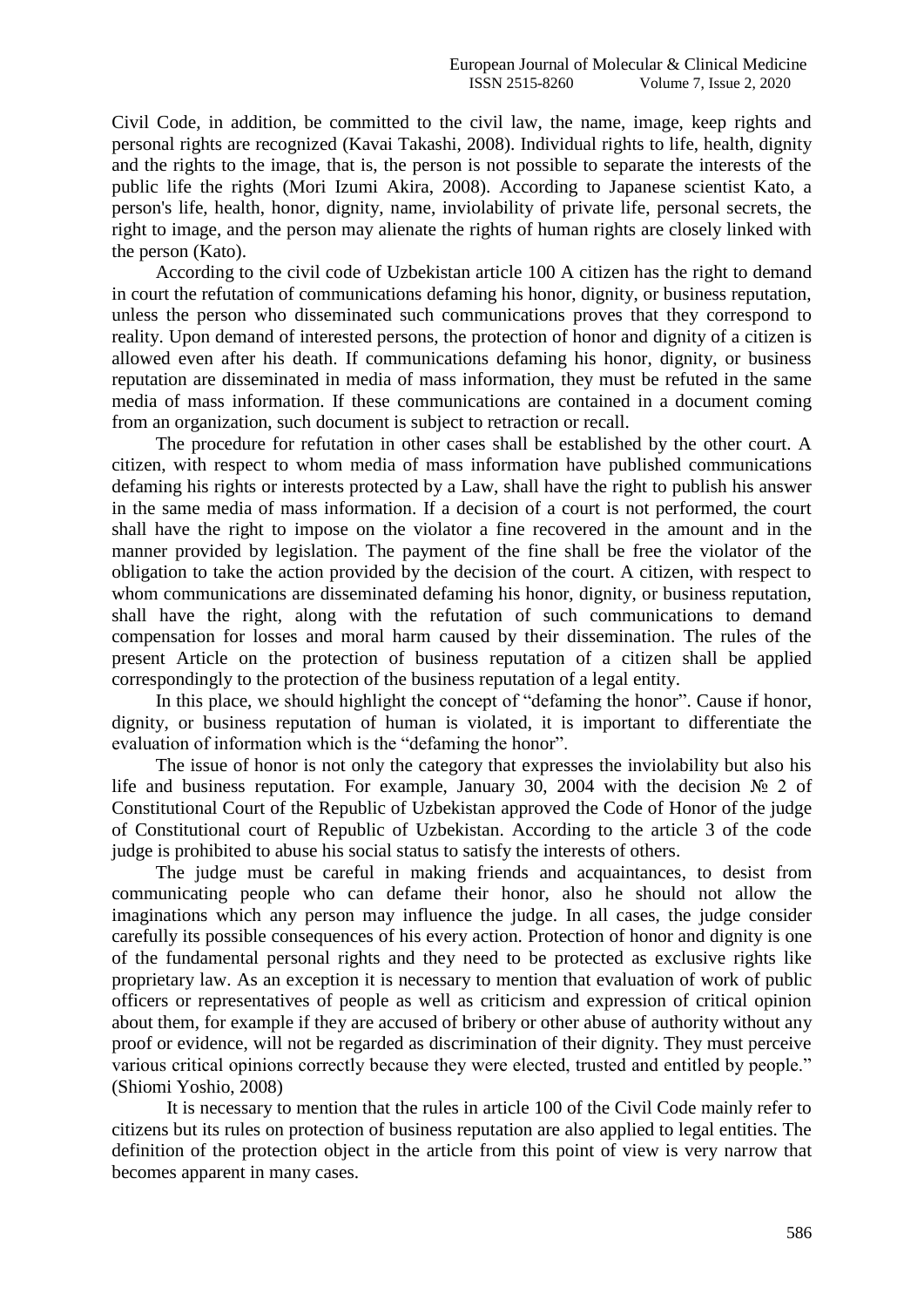Institution under our consideration is not properly regulated because it makes an impression that every citizen and legal entity can have business reputation." (Jurayev, 2010). We cannot subscribe to this view because according to the mentioned norm refutation is required only if the information is defamatory. If accuracy of the information is proved a court will reject protection of the victim.

There should be three conditions of protection of the honor and dignity of human. First of all, the information should be real defaming the honor and humiliating the dignity, second of all, it should be disseminated, third of all, these information shoul correspond to reality. The court must scrutiny these conditions in the process of trial.

In this regard, June 19, 1992, №5-PD-92, in the resolution of the Plenum of the Supreme Court of the Republic of Uzbekistan "on application of laws on protection of honor, dignity and business reputation of citizens and organizations in judicial practice made a number of recommendations for the courts.

In accordance with paragraph 8 of the resolution, dissemination of information discrediting the honor, dignity and business reputation of a legal entity or legal person, it is understood their publication in mass media, inclusion in professional references, public speeches, statements to State officials, or communication in other forms, including oral multiple parties, or at least one person. The message of such information only the person whom it concerns, cannot be recognized by their dissemination. It may not be recognized as valid claim for denial of information containing untrue criticism of shortcomings in work behavior in a public place, or in everyday life.

Practical realization of the norms on court protection of honor and dignity firstly, requires clarification of what we understand under defamation. According to practitioners and scientists, (Rakhmankulov, 2006) defamation includes a process of bringing false information about a person to one or several people by any means.

In legal literatures, it mentioned that if this information disseminated in the presence of family it has negative impact on business reputation. There is not any difference who is disseminated this information, the main issue is that the information is disseminated (Hasanov, 2003).

A citizen hasn't the right to demand in court the refutation of communications defaming his honor, dignity, or business reputation, unless the person himself gives this information to other people. By these acts he helps to the public to form of evaluation of his personality.

Information that applies to a person, if this person is informed, it can not be recognized as the dissemination of information. Therefore lawyers M.G.Pronina and A.N.Romanovich said "third parties, this information is not known, it seems this information can not influence the assessment of citizens the public"(Pronina, Ramanovich, 1976).

It may concluded from the above-mentioned such information which defaming his honor, humiliating dignity, or business reputation is not disseminated to third parties, for example, if someone says it aloud to himself or or other personal black letters, leaflets written information such as audio, video used other devices but it is not disclosed to other people it is not distribution of information.

For the right of claim, there is not difference which ways the defendant gives the information to dishonor the plantiff as the limitations of form of dissemination is not consolidated (Belyavskiy, 1966). Defamatory information can cause a serious problem for the victim even if only one person is aware about it." Therefore the view on "providing a right to bring an action and to demand prohibiting defamation" in legal literature seems to be quite reasonable. (Nasriyev, 2006)"

the Civil Code provides liability for damage caused by infringement of personal rights and appropriate measures for restoring the reputation of the victim and prevention of the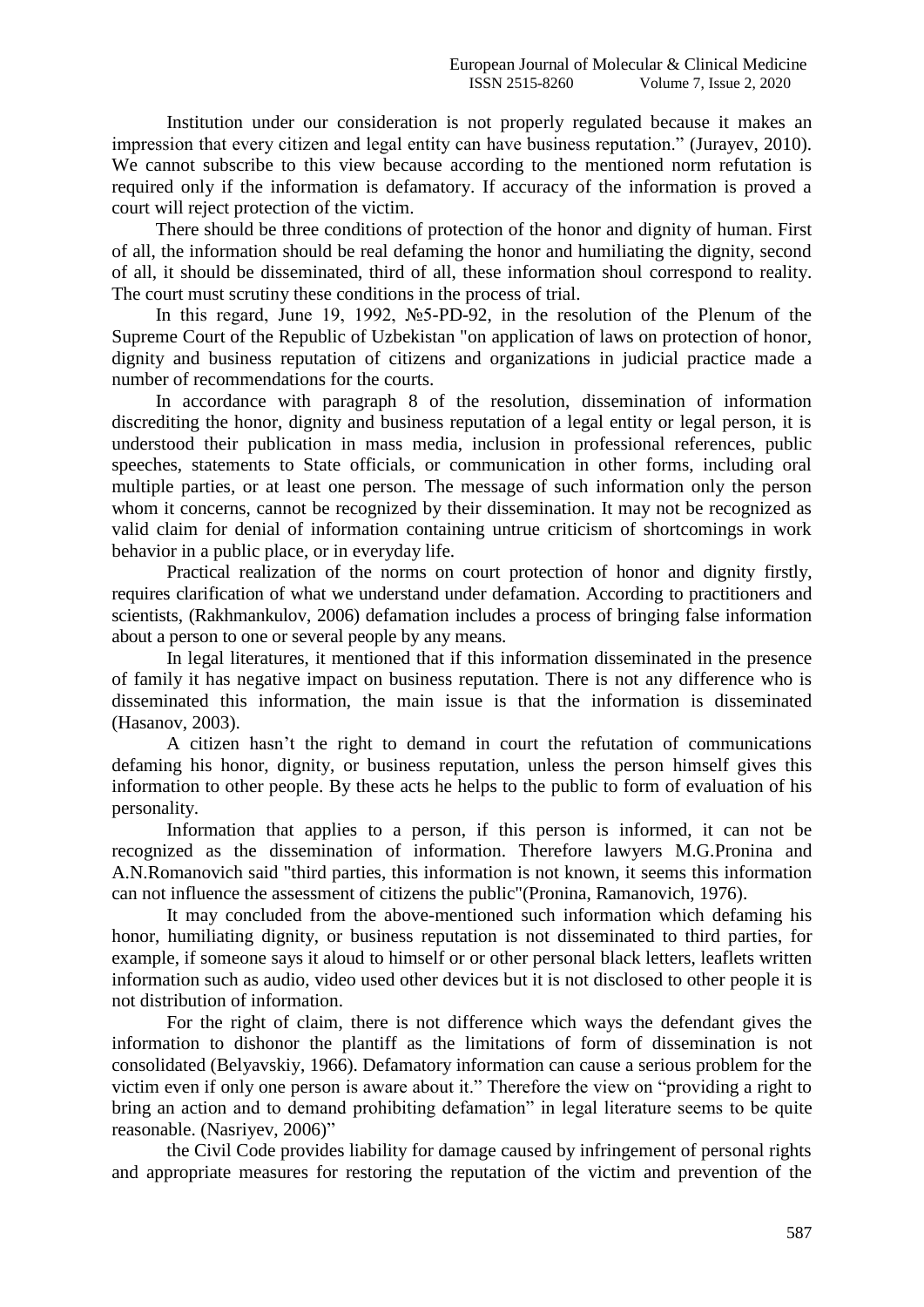further law violation. This rule is provided at article 723 of the Civil Code. Lawsuits concerning protection of personal information need to recognize also the method of protection of the same law. This view is also supported by court practice (collection of the Supreme Court judgments, No. 1802, September 24, 2002, page 60) (Kavai Takashi, 2008).

Dissemination of information and data in verbal is realized by the means of tongue based on the conscience and dictionary by the means of verbal and grammatical system.

In theory of law, in accordance with opinions, which the characters of "defaming honor" information is depend on the victim's personality and especially, his age (Collective authors,1969). Here, in our opinion, we agree with this. Expecting from young man who has got passport recently to become family man is illogical.

Being family man is obtained over the years and it is a social virtue it is gained by taking responsibility for the fate of the family. According to the views of some authors in the field of private life information which disgracing and defaming honor dignity and business reputation, for instance, which not express the action of citizens like "stupid man" "illiterate writer" may not be considered as a ground for meet the requirement. This kind of claims maynot be appropriate object of verification and they can not be subject to judicial review (Chernisheva, 1966).

False information, which does not damage honor, dignity and business reputation, cannot be recognized as defamatory information (Ivanenko, 1998). Moreover, a demand to refute dissemination of true critical information at work, public places, and in everyday life cannot be recognized reasonable. Definition of defamation can be used as a proof for this statement (Nasriyev, 2006).

Even when the cause for resentment, one can not make disgrace. Particularly, the conditions of workers who have not received their salary for several months may be example for this.

Established by Article 100 in the procedures of Civil Code is not consolidated the theoretical basis of significant difference of the concepts of the protection of The honor and dignity of a citizen or business reputation of citizen or legal entity in judicial order.

Information defaming his honor, dignity, or business reputation may be associated with the behavior and conduct, human activities, changes in the behavior of citizens, negative description of any moral qualities characteristics. Not only an incorrect assessment of distorted interpretations of acts of applicant within the law and ethics, but information about adverse action or circumstances of the crime may be the ground for the refutation in court.

There are various approaches in practice and literature of different countries to the issue of when a court evaluates the disputed information in terms of defamation. In many cases courts rejected claims on the grounds that such information does not discriminate or damage reputation and for this reason does not refer to intangible values. Literature describes possibility for such rejection. Particularly, a judge while considering a claim first of all needs to decide whether the information caused damage to honor and dignity or not (Sergeyev, 1989).

Not correspondence to reality may include the information about facts and assessment relating to the activities of person and it also be a number of information. It is possible that information may be disseminated once or more times or it is realized by distributing data successively more times. In meeting such category of claim, on the one hand, the case will be based on actual confirmation of revealing defaming information about applicant and, on the other hand, the confirmation of not correspondence to reality of conflicted information.

In the scientific literature analyzed the necessity of taking into consideration of defaming information in the assessment of correspondence to reality. "if there are spread information about someone abuse his family, in fact, he has abused his neighbors, the case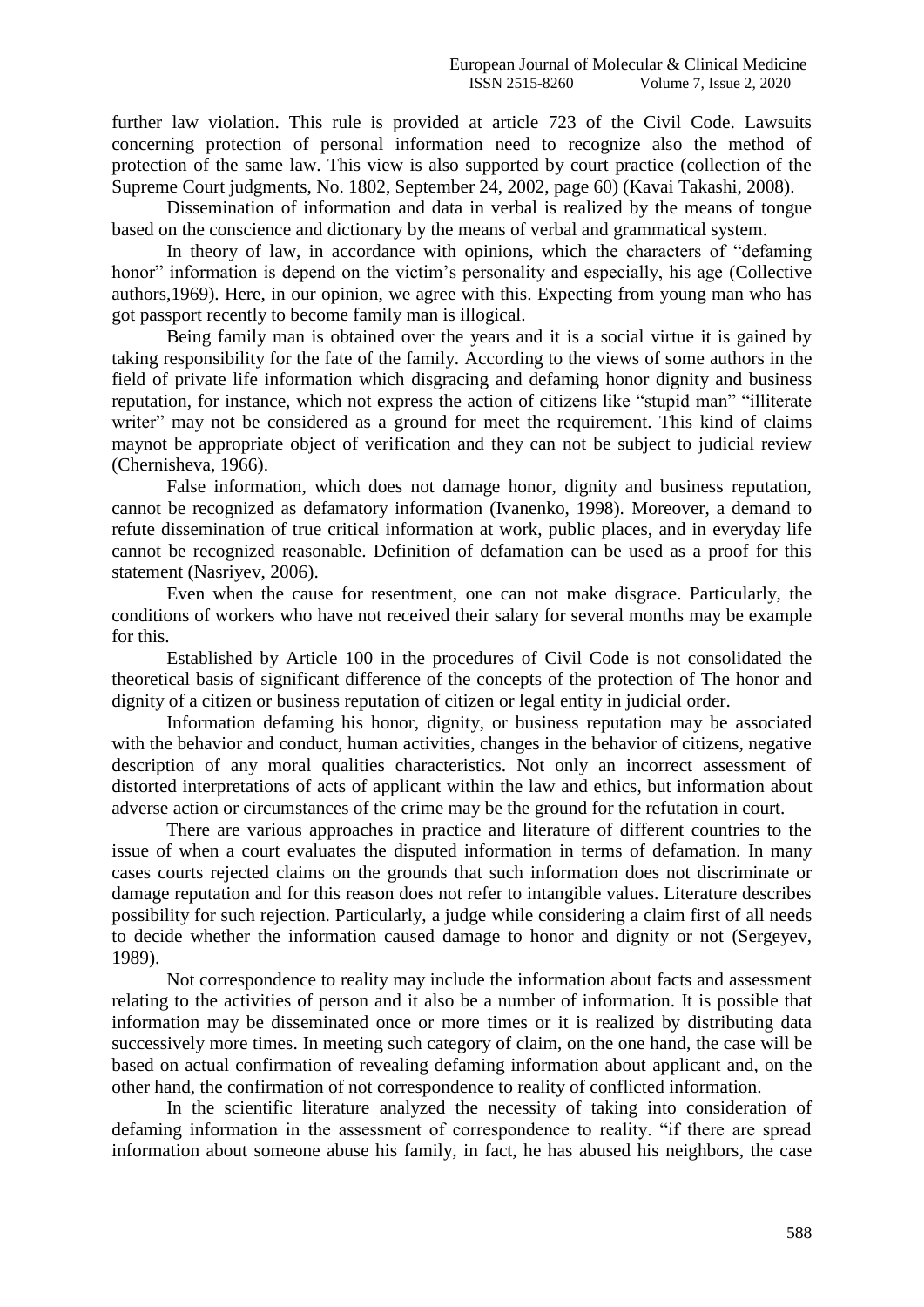won't change, cause in both cases this human behavior should be condemned by society strictly."

In this regard appears one question about if any information is disseminated in a particular form of artistic images, as a literary genre and by the other means what kind of actions should be taken? In particular, information in the form of gossip or defamation shouldn't be rejected by the court (Belyavskiy, 1966).

In this case, the honor, dignity and business reputation of civil protection as a basis for the application of Article 100 of the Civil Code, in our opinion, in the first place, it should be referred the nature of the content of the information.

Satiric pictures, feleton, parody genres expressed by artists in film and television satire and humor characterized by clearity and therefore this information may be sad and painful for the person. The conflicts between citizens and legal entities on the court for some reason, on the product of the author's creative writing, poetry and prose description of the image, as well as compare and strokes are beyond the logic, because the results of works of journalist, writer and poet without these artistic images as listed above will not be ideal.

In accordance with the article 100, part 2 of civil code of Republic of Uzbekistan Upon demand of interested persons, the protection of honor and dignity of a citizen is allowed even after his death.

#### **RESULTS AND DISCUSSION**

In this regard, the heirs of died person have the right to demand in court to restore his honor and dignity and good name and to cover the compensation for moral damage. As an example can be mentioned the restoration of names of victims of repression in the Soviet Union. In July 22, 1999 adopted the resolution of Cabinet of Ministers № 358 "on immortalization the memory of patriots for the freedom of homeland and people. In this resolution identified a number of organizational measures for the implementation of "people who shown courage in the struggle for freedom and independence of people, urged nation to independence, on the purpose the immortalization the memory of repressed people in the years of the totalitarian regime, to study their decent life and action, scientific heritage, in order to strengthen the sense of patriotism and respect to courageous spirit of our ancestors, the triumph of social justice, and devotion to homeland among the young people "

In this connection, the President of the Republic of Uzbekistan adopted Decree № 2837 "on commemorate the Day of Victims of Repression" May 1, 2001 and November 8 2002, the Cabinet of Ministers adopted resolution № 387 "The organization of museum for the"Memory of Victims of Repression" the names of the victims of repression restored and returned their works to our people.

The honor and dignity of person after death is protected on the general basis of civil legislation in the form of succession. However it may not be restricted by the institute of succession. The article 100 of Civil code of Uzbekistan refers upon demand of interested persons, the protection of honor and dignity of a citizen is allowed even after his death. Here it should be taken to consideration not only successors but also interested persons have the right to demand protection of honor and dignity of a dead. As a interested person understood the friends, students, masters and others.

Successors of dead person with respect to whom communications are disseminated defaming his honor, dignity, or business reputation, shall have the right, along with the refutation of such communications to demand compensation for losses

and moral harm caused by their dissemination.

The civil code of Republic of Uzbekistan refers the "refutation" as a measure of protection of communications defaming his honor, dignity, or business reputation are disseminated in media of mass information, they must be refuted in the same media of mass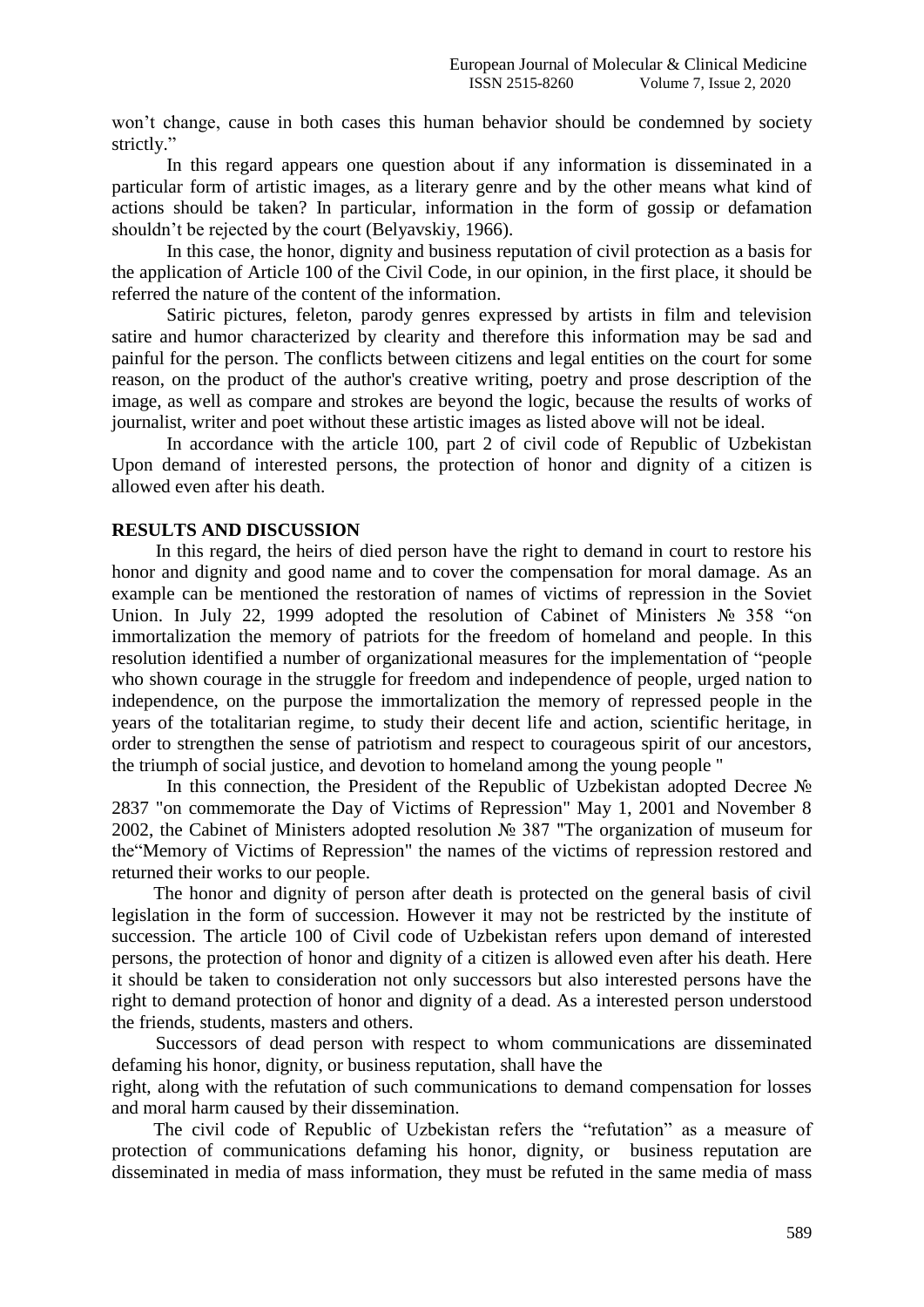information. Refutation  $-$  is a special measure of protection in the condition of defaming honor, dignity, or business reputation of person.

Regardless of existence of guilt, defamator should be liable for the information which doesnot correspondent to reality. Therefore, article 40 of law "on Mass media" fixed the liability for the violation of legislation in the sphere of mass media.

*Chief editor and a journalist shall not be liable for the distribution of media materials that do not correspond to reality, when this information:*

*taken from official reports, legal acts, or the data of the official statistical reporting, or obtained through information agencies or the press-service of state power and administration;*

*contained in the author's statements, broadcast without an appointment, or the literal reproduction (shorthand, audio and video recording) performances* 

Hovewer, the refutation of these cases (in the form of notification of the decision of the court) obligations entrusted to the editorial office of the media, violations of rights served as a special protection measures. Article 100 of the Civil Code of the Republic of Uzbekistan claims undermine certain information reported in several media, is also possible. All defendants have rejected these claims, must not be regarded as such data was first distributed to the media editorial responsibility entrusted to organizations or individuals who had delivered them.

The procedure of refutation is consolidated in the law of mass media. Legal entity or person has the right to demand from the editorial rebuttal published in the media of false and discrediting his honor and dignity or business reputation. Legal entities and individuals whose rights and legitimate interests have been violated as a result of the publication, the right to publish in the mass media a refutation or response. Refutation or answer must be published under a special heading in the same lane, which housed the material that caused the emergence of a response.

Mandatory publication period in the newspapers - within one month from the date of receipt of the refutation or response in other periodicals - in the next room. Refutation or answer is obtained, edited television, radio, video, newsreel programs and other electronic kinds of periodical dissemination of mass information broadcasted in the same program or series of programs not later than one month from the date of receipt.

If the amount of the transfer and the refutation or response time can cause damage to the media activities, it may be reasonable edit the text as agreed with the information source or author.

Legal entitity or person may apply to a claim in the court in case of evasion of the media to publish a refutation, answer or of violation of the publication date. In this regard it should be noted that in the protection of honor, dignity and bussines reputation for the case of the dissemination of defaming information the form of apologizing is effective method. Based on these opinions we propose changes to the part 2 of article 100 of Civil code of Republic of Uzbekistan to amend the measure of apologizing and to put the issue of compromise of sides as an alternative way of demanding compensation for losses and moral harm caused by their dissemination.

If the plaintiff's demand is satisfied or the plaintiff renounces a claim, a court needs to explain the consequences of such renunciation (termination of proceedings, absence of right to bring a lawsuit on the same subject, on the same grounds and against the same defendant again). If the renunciation of claim is not contrary to law and does not violate rights and freedoms of the plaintiff or other persons, according to the rules of the part 3 of article 180 of the Civil Procedural Code, the court shall issue an order on termination of proceeding.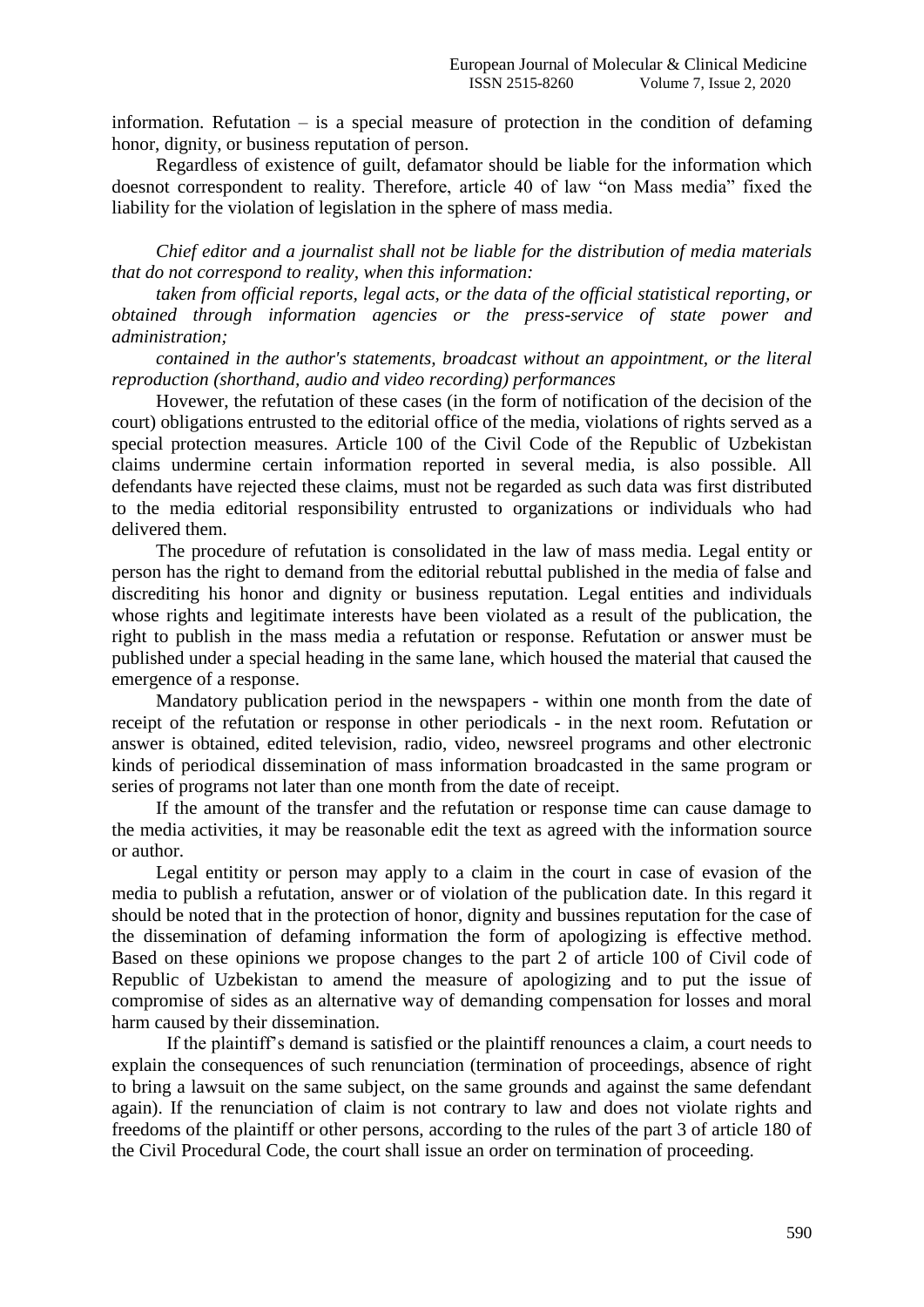There needs to be a proof to recognize damage to honor and dignity. For example, dissemination of negative information about the person accused of murder in mass media can be recognized as defamation if this person is justified. But, if the fault of the person accused is proved? In this case dissemination of negative information in mass media is regarded as defamation and court can take into account the fact of conviction while determining the amount of damage (Kavai Takashi, 2008)."

The disputed information must be defamatory to justify the plaintiff's demands on protection of honor, dignity and business reputation. This approach elaborated in the legal science (Okyulov, 2004 ) has been supported by the court practice. Legal literature and court practice contain examples of breaches of confidence. A person who committed a negative action tells about it to another person and asks that person not to disseminate this information. This person hopes that the information will not be disseminated. Nevertheless, information about his action gradually spreads among other people. In this case the court cannot satisfy the lawsuit of the victim because the legal norm does not provide for refutation of true information. Our opinion can be supported by the following view: "in many cases disseminated true information does not affect the positive image of a person. But it causes deep personal suffering (for example, dissemination of information about AIDS decease, insolvency of relatives etc.). (Nasriyev, 2006)"

Dissemination of true personal information is contrary to the interests of a person because only he can dispose of the information about himself. Although the Civil Code of Japan provides protection from this issue, such disputes were considered at courts. One of the first disputes was connected with a work of literature "Mutsushima". A candidate for mayor of Tokyo was described as one of the characters in the work of literature which even contained his photos. The candidate considered that his personal information was disseminated illegally and brought a lawsuit against the author and the publishing house. He demanded recovery of moral damage and apology. The court satisfied the claim and later the sides achieved a peaceful agreement (Court of Tokyo, 1959.09.28.). (Kavai Takashi, 2008)

Unfortunately, legal acts of our country does not provide liability for dissemination of information by such means. While special literature contains various views and opinions on this issue. It is interesting that in Japan commitment of such actions is regarded as infringement of personal non-material rights. Disputes on dissemination of personal information without permission are very common in court practice of Japan. For example, "a company requested information about work experience of a recruited person from a local authority. And the local authority submitted information about conviction of this person. The recruited person brought an action for dissemination of his personal information. The court satisfied the claim on the grounds that information about conviction of this person is connected with his honor and dignity and made a conclusion that this was an interest protected by law from dissemination (Hasanov, 2003).

A student of the Japanese University submitted a questionnaire with his personal information to the University administration. The Ministry of Inner Affairs requested information about this student from the University and provided by the University information was personal. When the student knew about it he brought an action against the University for dissemination without his permission and infringement of his rights for personal information. The court satisfied the claim (Collection of the Supreme Court civil law judgments, 1976.07.17., volume 35, No. 3, and page 620)." (Kavai Takashi, 2008)

Some specialists believe that our legal acts on defamation lack for proportionality and therefore consider them as controversial and conflicting conceptions. The other ones on the contrary consider such views as incorrect. According to their opinion this information can be disseminated because it does not influence on the assessment of a person by society although dissemination of such information cause suffering and negative emotions in the soul of a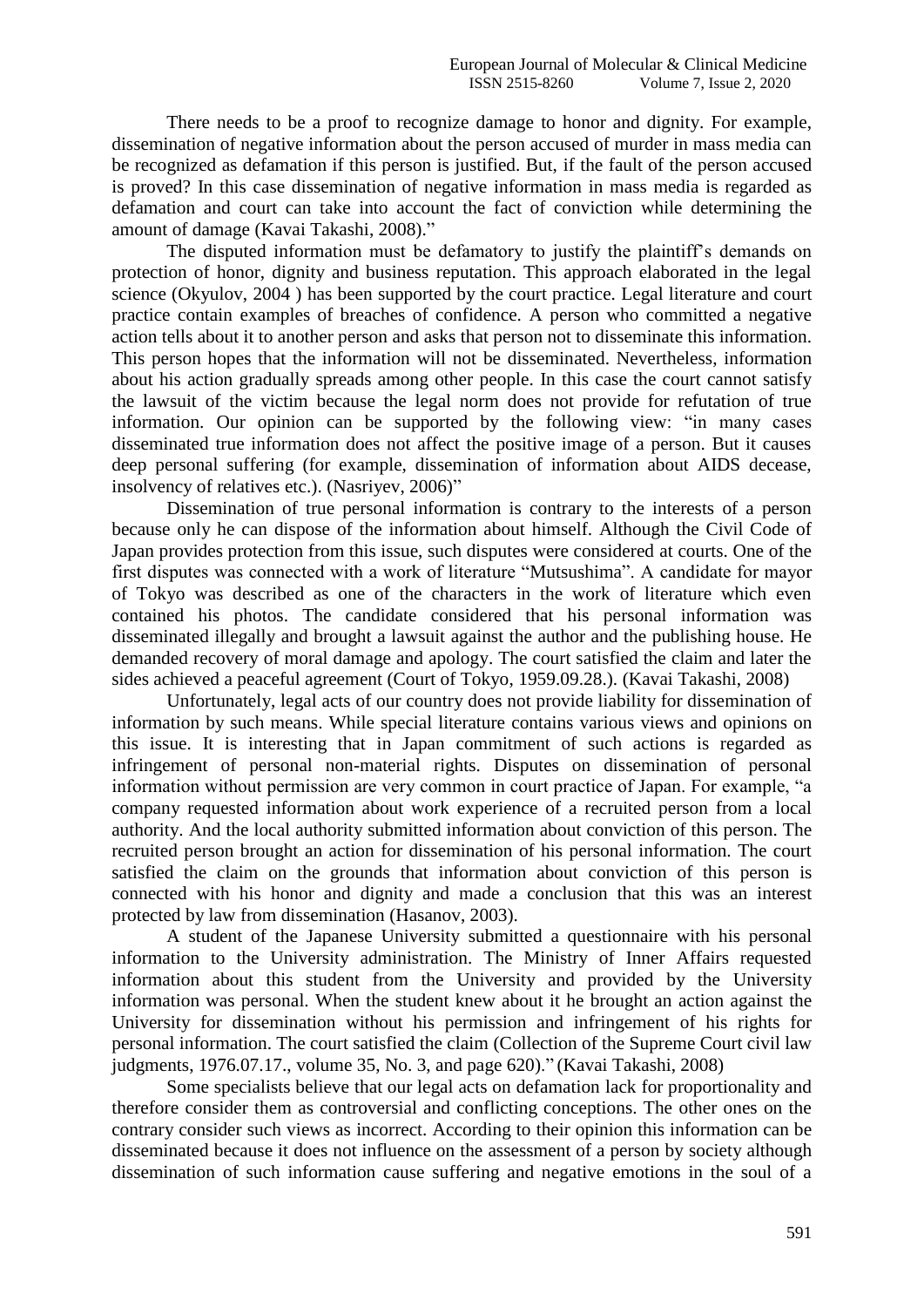person. In our opinion this issue requires a differentiated approach. Actually, there can be different reasons for appearance of information blackening the name of a person. Particularly, dissemination of information about negative actions and tricks of a subject can also be a social demand or need for discussion with educative effect.

Dissemination of information about negative actions and tricks can be justified only if they go beyond the personal scope and affect the interests of a group or society as a whole. But we should not forget that it would not be correct to discriminate, punish and shame a person for only one amoral action. Therefore, we believe that the above mentioned example from the Japanese court practice can be a model for us.

Massiveness and truthfulness features of damage of honor and dignity are regarded as one of the problems in the civil legislation. Article 230 of the Penal Code of Japan provides that when an act damaging honor and dignity is found to relate to matters of public interest and to have been conducted solely for the benefit of the public, the truth or falsity of the alleged facts shall be examined, and punishment shall not be imposed if they are proven to be true. The civil legislation not confining itself to these norms provides the following provisions: if quite reliable information about the facts disseminated for the benefit of the public turns out to be defamatory it is not regarded as damaging a person's dignity. For example, information concerning criminal and other illegal actions committed by a candidate for the Parliament member's position was disseminated. Court made a conclusion that honor and dignity were not damaged (Collection of the Supreme Court civil law judgments, judgment on 1961.06.23) because that candidate could be elected as a representative of people. Without the massiveness character this case could be resolved in a different way. For instance, a baby of three months old died from a disease and information blaming his parents for the baby's death was disseminated. This case was resolved in favor of the parents (Collection of the Supreme Court civil law judgments, volume 26, No. 9, page 1637, judgment on 1967.11.16.)." (Kavai Takashi, 2008)

#### **CONCLUSION:**

Therefore we consider that it is necessary to elaborate a draft of the resolution of the Supreme Court's Plenum aimed at strengthening protection of true personal information and simplification of the process of consideration of cases referring to this kind of information. Besides, we make a conclusion that it is necessary to add article 1095 of the Civil Code "A right for protection of undisclosed information" with the following norms "*a person has a right for protection from illegal disseminating without his permission personal information or undisclosed information i.e. information about person, family and profession privacy by any means*" to provide protection of personal information, in other words personal and family privacy.

The court in its judgment describes the method for refutation of information which damages honor, dignity and business reputation. And the court can choose one of methods for refutation of defamatory information. It is natural that the date of refutation is also determined by the court. The long standing practice proves the position that the method of refutation of defamatory information needs to be relevant to the method of dissemination of such information. And most of the judges follow this approach.

From the standpoint of comparative jurisprudence, based on the analysis of the legislation of Uzbekistan and Japan, it is necessary to clearly define in the national legislation types of intangible goods and personal non-property rights. Also, taking into account the design of intangible goods and personal non-property rights, to revise the structure of Chapter 8 of the Civil Code under the title "Intangible benefits", to change the sequence of articles located in it. The construction of Chapter 8 of the Civil Code should be stated as follows: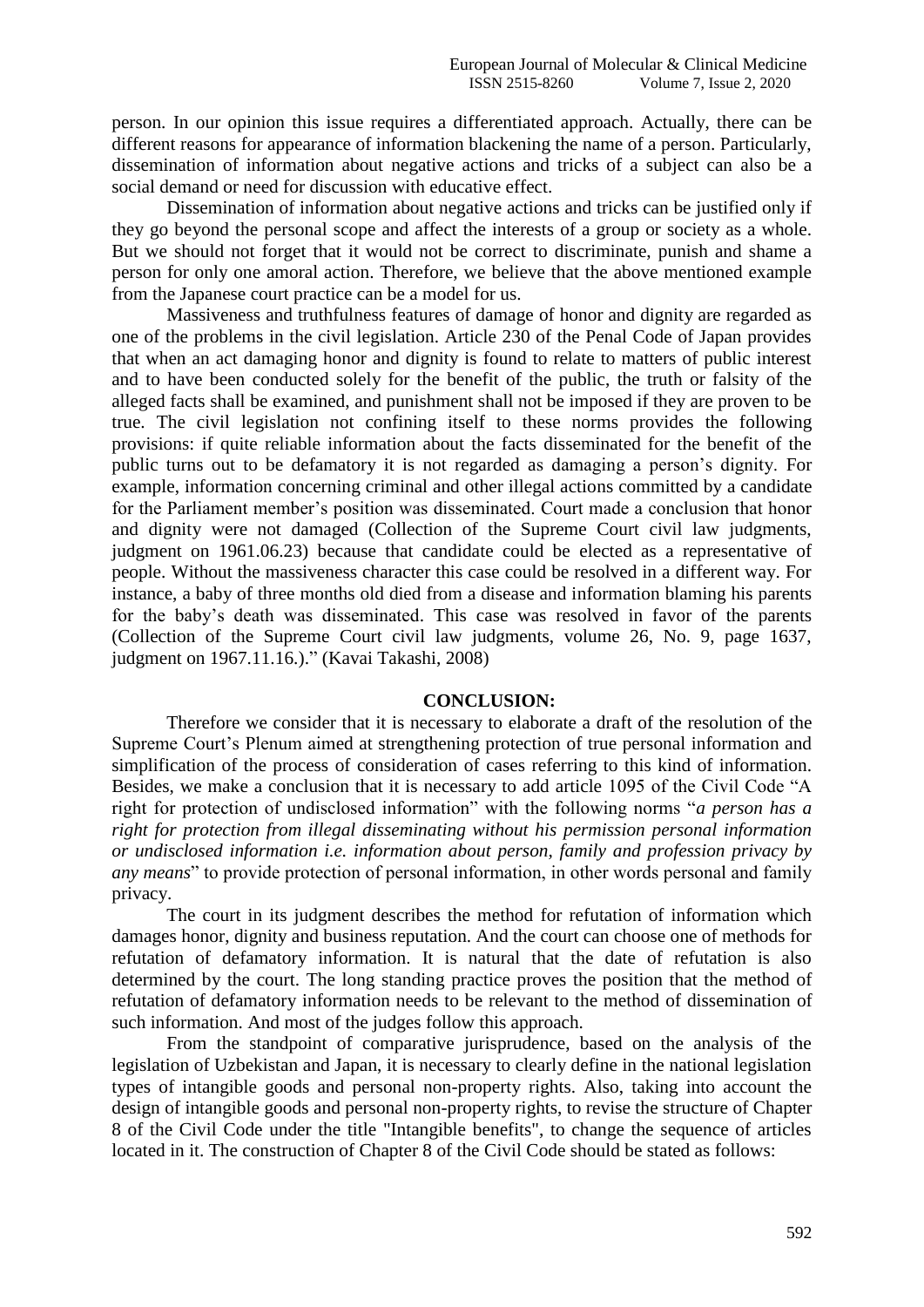"Chapter 8. Intangible benefits. Article 97. Intangible benefits; Article 98. Personal property rights and their protection; Article 99. Protection of honor, dignity and business reputation; Article 100. The results of intellectual activity; Article 101. Official and commercial secret. ".

It is advisable to include in the Code of Administrative Responsibility the article  $46<sup>1</sup>$ of the following content: Illegal, without the permission of a person, the collection or dissemination of information about private life, constituting his personal or family secret, entails a fine in the amount of ten to forty times the minimum wage. ".

In the protection of honor, dignity and business reputation, making an apology for the dissemination of disgracing information should be equivalent. On the basis of these opinions, it is necessary to amend Part 8 of Article 100 of the Civil Code and, as an alternative protection mechanism in the form of compensation for damage or non-pecuniary damage, it is necessary to raise the issue of compensation and apology or conclusion between the parties to the settlement agreement.

Now, let's focus on the statistics of judicial practice. If we pay attention to the information on the work done by the civil cases courts in connection with disputes over personal non-property rights, the number of cases done by the civil courts of Uzbekistan in 2015 increased by 159 814 cases to 192 000 by 2018. And in the civil courts of the Japanese state in 2015 there were 178 000 cases, by 2018, this figure reached 205 000 cases.

| Country    | 2015    | 2016    | 2017    | 2018    |
|------------|---------|---------|---------|---------|
| Uzbekistan | 159 814 | 173 170 | 184 093 | 192 000 |
| Japan      | 178 000 | 185 000 | 195 000 | 205 000 |
|            |         |         |         |         |

## **Information on cases considered by civil courts in connection with disputes on personal non-property rights (Table 1)**

The decisions for the favor of applicant and rejected decisions made by civil cases courts in connection with disputes over personal non-property rights are considered in the percentage rate.

## **The decisions for the favor of applicant and rejected decisions made by civil cases courts in connection with disputes over personal non-property rights. (Graph 1)**



Based on a comparative legal analysis of civil law and jurisprudence of Uzbekistan and Japan, it was concluded that it is necessary to adopt the Resolution of the Plenum of the Supreme Court "On Some Issues of Applying the Norms of Civil and Family Legislation Regarding Personal Non-property Rights", and a draft of this resolution was drafted.